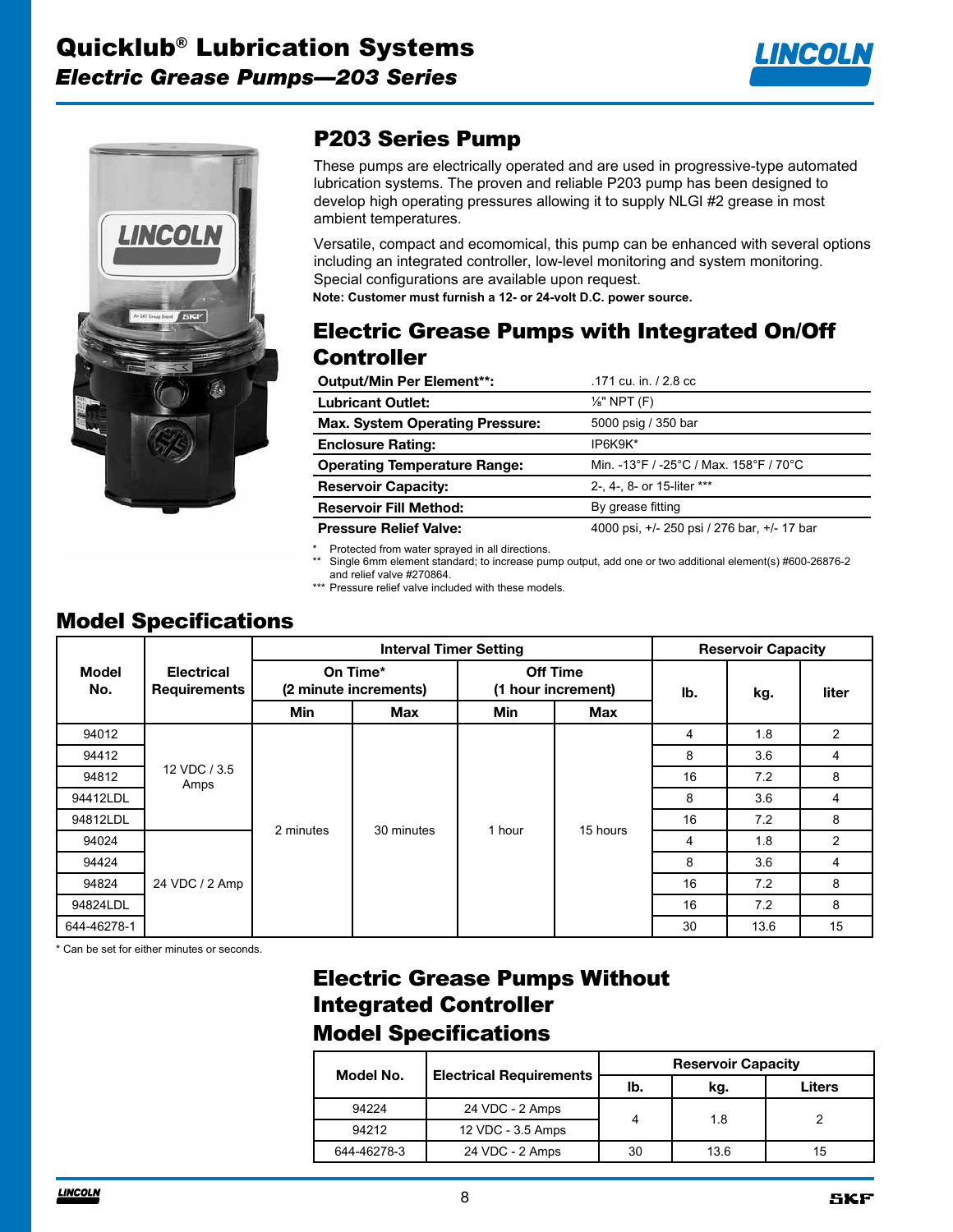



### Electric Grease Pumps with Low-Level Sensor and Integrated Controller for Feedback Monitoring

Supplies NLGI #2 grease (depending on temperature) to divider valves.

| <b>Electrical Requirements</b>                                                                   |                                                                  |
|--------------------------------------------------------------------------------------------------|------------------------------------------------------------------|
| Input:                                                                                           | 12 VDC @ 3.5 amps, 24 VDC @ 2 amps 94 -<br>265 VAC (50 to 60 Hz) |
| <b>Enclosure Rating:</b>                                                                         | IP6K9K*                                                          |
| <b>Interval Between Lube Cycles:</b>                                                             | Min. 4 minutes / Max. 15 hours                                   |
| <b>Pump Output:</b>                                                                              | $0.171$ cu. in./min. / 2.8 cc/min.                               |
| <b>Outlet Connection:</b>                                                                        | $\frac{1}{8}$ " NPT (F)                                          |
| <b>Reservoir Capacity:</b>                                                                       | 2-, 4-, 8- or 15-liter **                                        |
| <b>Maximum Recommended Operating</b><br>Pressure:                                                | 5000 psi / 350 bar                                               |
| Greases NLGI grade 2 (depending on operating<br>Lubricant:<br>temperature and type of lubricant) |                                                                  |
| Temperature Range:                                                                               | -13°F to 158°F / -25°C to 70°C                                   |
| <b>Pressure Relief Valve:</b>                                                                    | 4000 psi, +/- 250 psi / 276 bar, +/- 17 bar                      |
| Note: Do not use pump without pressure relief valve.                                             | * Protected from water sprayed in all directions.                |

#### Model Specifications

|               |                                   |              | <b>Control Settings</b>                                        |                                                         |                              | <b>Reservoir Capacity</b> |                 |      |
|---------------|-----------------------------------|--------------|----------------------------------------------------------------|---------------------------------------------------------|------------------------------|---------------------------|-----------------|------|
| Model No.     | <b>Description</b>                | <b>Power</b> | <b>Interval</b><br><b>Between</b><br>Lube<br><b>Cycle Min.</b> | <b>Interval</b><br><b>Between</b><br>Lube<br>Cycle Hrs. | <b>Alarm</b><br>Time<br>Min. | <b>Liters</b>             | ln <sup>3</sup> | Lbs. |
| 94222         | P203-2XL-1K6-24-2A6.15-M13-A+SV   | 24 VDC       | $4 - 60$                                                       | $1 - 15$                                                | 5 or 30                      | 2                         | 122             | 4    |
| 94422         | P203-4XLBO-1K6-24-2A6.15-M13-A+SV | 24 VDC       | $4 - 60$                                                       | $1 - 15$                                                | 5 or 30                      | 4                         | 244             | 8    |
| 94822         | P203-8XLBO-1K6-24-2A6.15-M13-A+SV | 24 VDC       | $4 - 60$                                                       | $1 - 15$                                                | 5 or 30                      | 8                         | 488             | 16   |
| 94822LDL      | P203-8XL-1K6-24-2A6.15-M13-A+SV   | 24 VDC       | $4 - 60$                                                       | $1 - 15$                                                | 5 or 30                      | 8                         | 488             | 16   |
| 644-40987-2   | P203-15XL-1K6-24-2A6.15-M13-A+SV  | 24 VDC       | $4 - 60$                                                       | $1 - 15$                                                | 5 or 30                      | 15                        | 915             | 30   |
| 644-40821-6 * | P203-2XLBO-1K6-12-2A6.15-M08      | 12 VDC       | $4 - 60$                                                       | $1 - 15$                                                | 5 or 30                      | 2                         | 122             | 4    |
| 644-40843-8 * | P203-4XLBO-1K6-12-2A6.15-M08      | 12 VDC       | $4 - 60$                                                       | $1 - 15$                                                | 5 or 30                      | 4                         | 244             | 8    |
| 644-40822-8 * | P203-8XLBO-1K6-12-2A6.15-M16      | 12 VDC       | $4 - 60$                                                       | $1 - 15$                                                | 5 or 30                      | 8                         | 488             | 16   |
| 644-40873-1 * | P203-8XLBO-1K6-AC-3A6.15-M08      | 120 VAC      | $4 - 60$                                                       | $1 - 15$                                                | 5 or 30                      | 8                         | 488             | 16   |

**\*These "644-" pumps do not come with the pressure relief valve. It must be ordered separately and is recommended. The ⅛" NPT adapter (304-19614-1) is also not included and must be ordered separately, if required. None of the above pumps come with the proximity switch. This must be ordered separately.**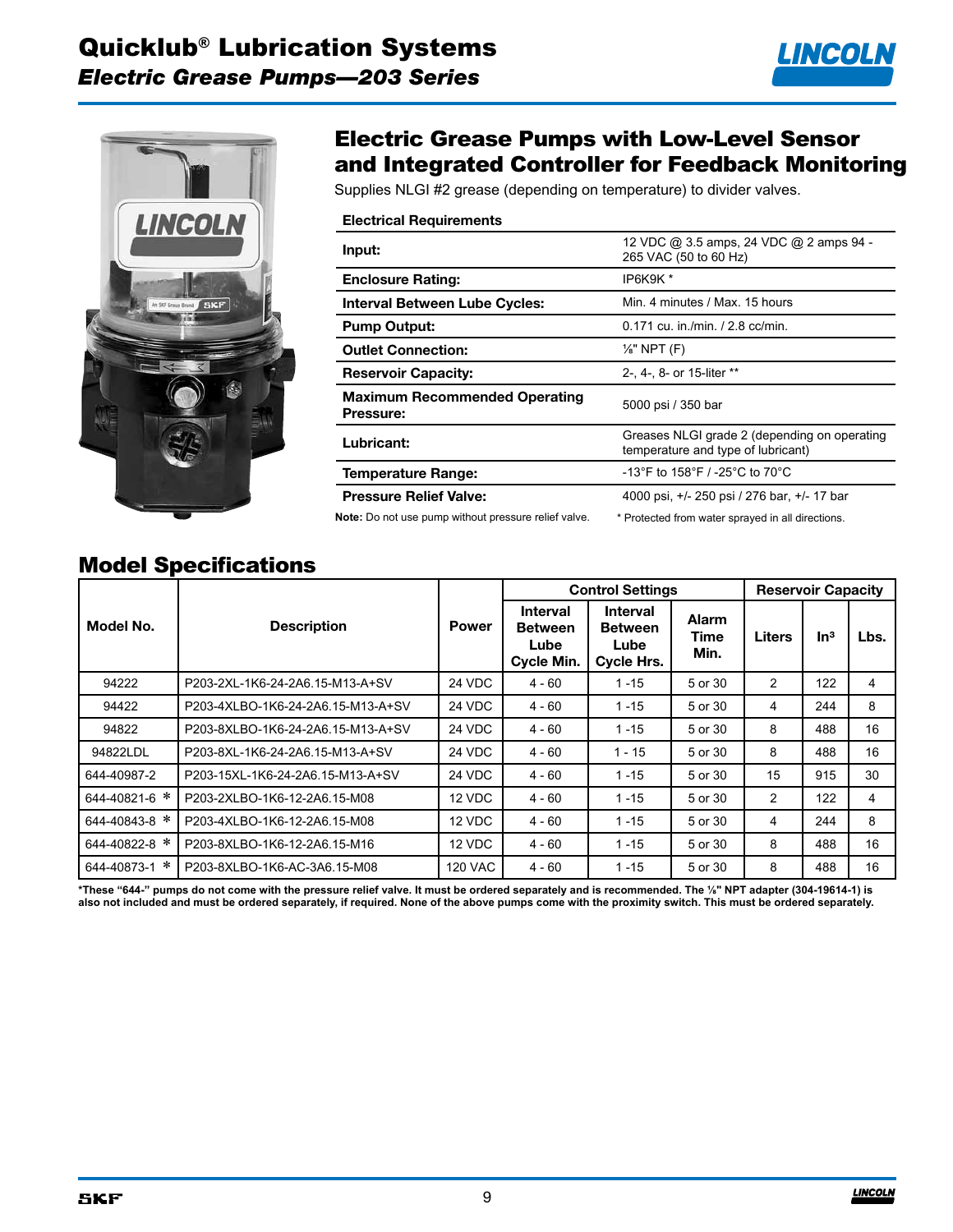



# Electric Grease Pump with RemoteLinc™ **Technology**

- Easily interfaces with OEM and aftermarket telematics systems
- Allows users to:
	- Remotely monitor and detect low lubricant levels and system faults.
	- Reduce cost by receiving immediate, real-time alerts when lubricant is low or the system is in fault.

#### **Electrical Requirements**

| Input:                                                   | 12 VDC @ 3.5 amps, 24 VDC @ 2 amps<br>94-265 VAC (50 to 60 Hz)                     |
|----------------------------------------------------------|------------------------------------------------------------------------------------|
| <b>Enclosure Rating:</b>                                 | IP6K9K*                                                                            |
| <b>Interval Between Lube Cycles:</b>                     | Min. 4 minutes / Max. 15 hours                                                     |
| <b>Pump Output:</b>                                      | $0.171$ cu. in /min. / 2.8 cc/min.                                                 |
| <b>Outlet Connection:</b>                                | $1/8$ " NPT $(F)$                                                                  |
| <b>Reservoir Capacity:</b>                               | 2-, 4-, 8- or 15-liter**                                                           |
| <b>Maximum Recommended</b><br><b>Operating Pressure:</b> | 5000 psi / 350 bar                                                                 |
| Lubricant:                                               | Greases NLGI grade 2 (depending on operating<br>temperature and type of lubricant) |
| <b>Temperature Range:</b>                                | -13°F to +158°F / -25°C to +70°C                                                   |
| <b>Pressure Relief Valve:</b>                            | 4000 psi, ±250 psi / 276 bar, ±17 bar                                              |

#### Model Specifications

| Model No. | <b>Voltage</b> | <b>Reservoir Capacity</b> |
|-----------|----------------|---------------------------|
| 94223-12  | 12VDC          | 2L                        |
| 94423-12  | 12VDC          | 4L                        |
| 94823-12  | 12VDC          | 8L                        |
| 94223     | 24VDC          | 2L                        |
| 94423     | 24VDC          | 4L                        |
| 94423LDL  | 24VDC          | 4L (Lidless)              |
| 94823     | 24VDC          | 8L                        |
| 94823LDL  | 24VDC          | 8L (Lidless)              |
| 94923     | 24VDC          | 15L                       |
| 94223-AC  | 94-265VAC      | 2L                        |
| 94423-AC  | 94-265VAC      | 4L                        |
| 94823-AC  | 94-265VAC      | 8L                        |

None of the above pumps come with a proximity switch. This must be ordered separately.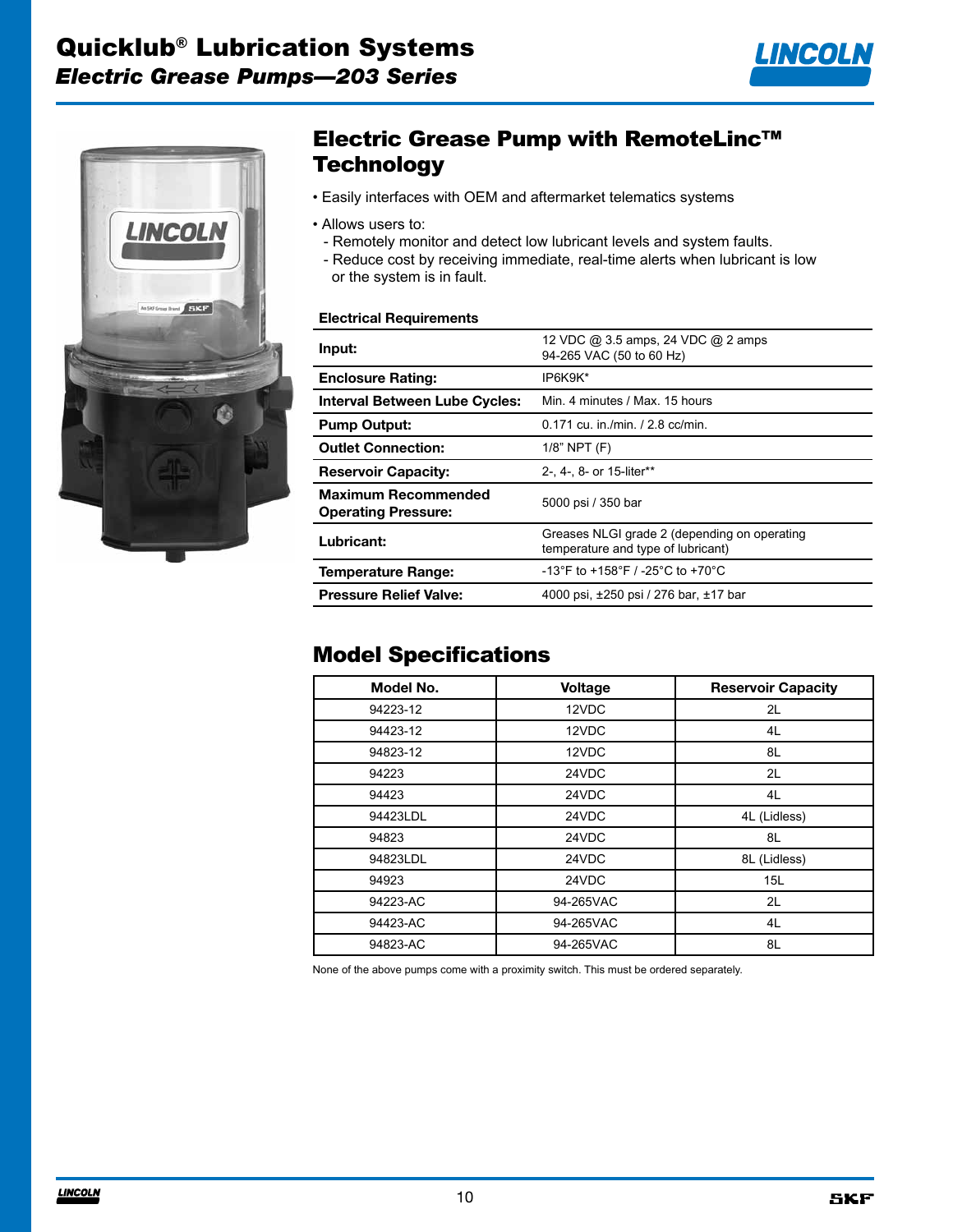



## 203 AC Models

This VAC pump automatically adjusts to handle a variety of electrical supply voltages (between 94- and 265-volt, 50 to 60 Hz.)

| <b>Input Voltage:</b>           | 94 - 265 VAC, 3 Amps                                                  |
|---------------------------------|-----------------------------------------------------------------------|
| <b>Operating Temperature:</b>   | $-13^{\circ}$ to 158 $^{\circ}$ F / -25 $^{\circ}$ to 70 $^{\circ}$ C |
| <b>Number and Element Size:</b> | $1 - 6$ mm                                                            |
| <b>Reservoir Capacity:</b>      | 2-, 4-, 8- or 15-liter *                                              |
| <b>Output per Minute:</b>       | Approx. 2.8 cc / 0.171 cu. in. per min.                               |
| Lubricant:                      | Greases up to NGLI #2/Oil with at least 40 cSt                        |
| <b>Max. Operating Pressure:</b> | 5076 psi / 350 bar                                                    |

\* Contact Lincoln for 15-liter reservoir models.



# Model Specifications

| Model No.   | Res.<br><b>Description</b><br>Cap.     |         | Grease<br>or Oil | Low<br>level<br>control | <b>Printed</b><br>circuit<br>board |
|-------------|----------------------------------------|---------|------------------|-------------------------|------------------------------------|
| 644-46073-5 | P203-2XNBO-1K6-AC-1A1.01-V10 (UL)-A+SV | 2 liter | Grease           | No                      | Yes                                |
| 644-46173-4 | P203-4XNBO-1K6-AC-1A1.01-V10 (UL)-A+SV | 4 liter | Grease           | No                      | Yes                                |
| 644-46173-5 | P203-4YLBO-1K6-AC-1A1.01-V10 UL)-A+SV  | 4 liter | Oil              | Yes                     | Yes                                |
| 644-46073-6 | P203-2XNBO-1K6-AC-1A1.01 (UL)-A+SV     | 2 liter | Grease           | No                      | No                                 |
| 644-46173-6 | P203-4XLBO-1K6-AC-2A1.01 (UL)-A+SV     | 4 liter | Grease           | Yes                     | No                                 |
| 644-46173-8 | P203-4YLBO-1K6-AC-1A1.01 (UL)-A+SV     | 4 liter | Oil              | Yes                     | No                                 |
| 644-46173-7 | P203-4XNBO-1K6-AC-1A1.01 (UL)-A+SV     | 4 liter | Grease           | No                      | No                                 |
| 644-46174-2 | P203-8XLBO-1K6-AC-2A1.01-V10 (UL)-A+SV | 8 liter | Grease           | Yes                     | Yes                                |
| 644-46174-4 | P203-8XLBO-1K6-AC-2A1.01 (UL)-A+SV     | 8 liter | Grease           | Yes                     | No                                 |
|             |                                        |         |                  |                         |                                    |

"(UL)" in the description refers to UL-approved, CSA-certified pumps.

Pumps with "-A+SV" come complete with the ⅛" NPT adapter and pressure relief valve.